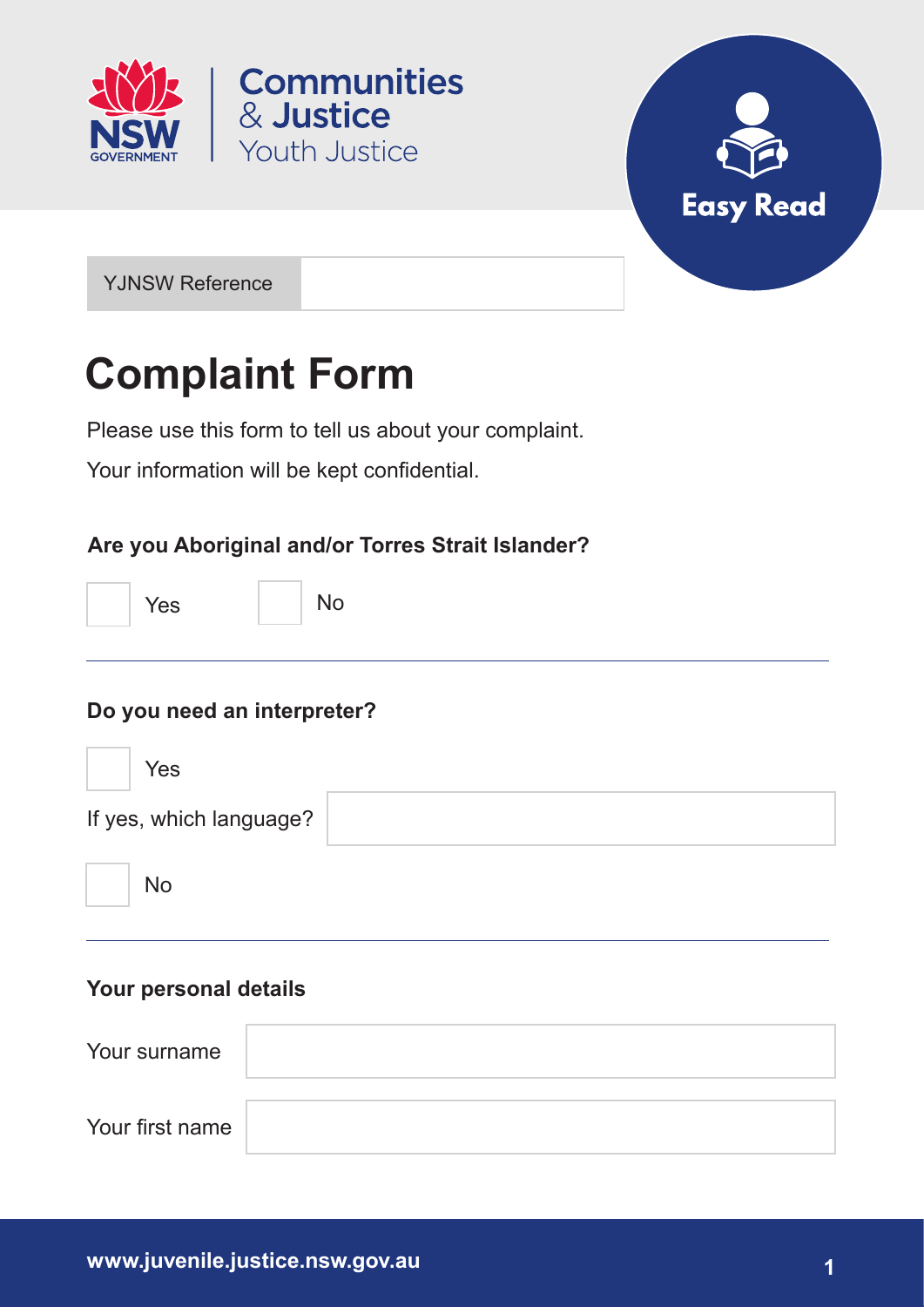#### **At which Youth Justice service were you when the complaint happened?**

| <b>Transport</b>                | <b>Youth Justice Community Office</b> |
|---------------------------------|---------------------------------------|
| <b>Youth Justice Conference</b> | <b>Youth Justice Funded Service</b>   |
| <b>Central Office</b>           | Court Intake                          |
| Programs                        | <b>Youth Justice Centre</b>           |
| <b>Bail Assistance Line</b>     | Other                                 |
|                                 |                                       |

### **1. Please tell us about your complaint**

Give as much information as possible.

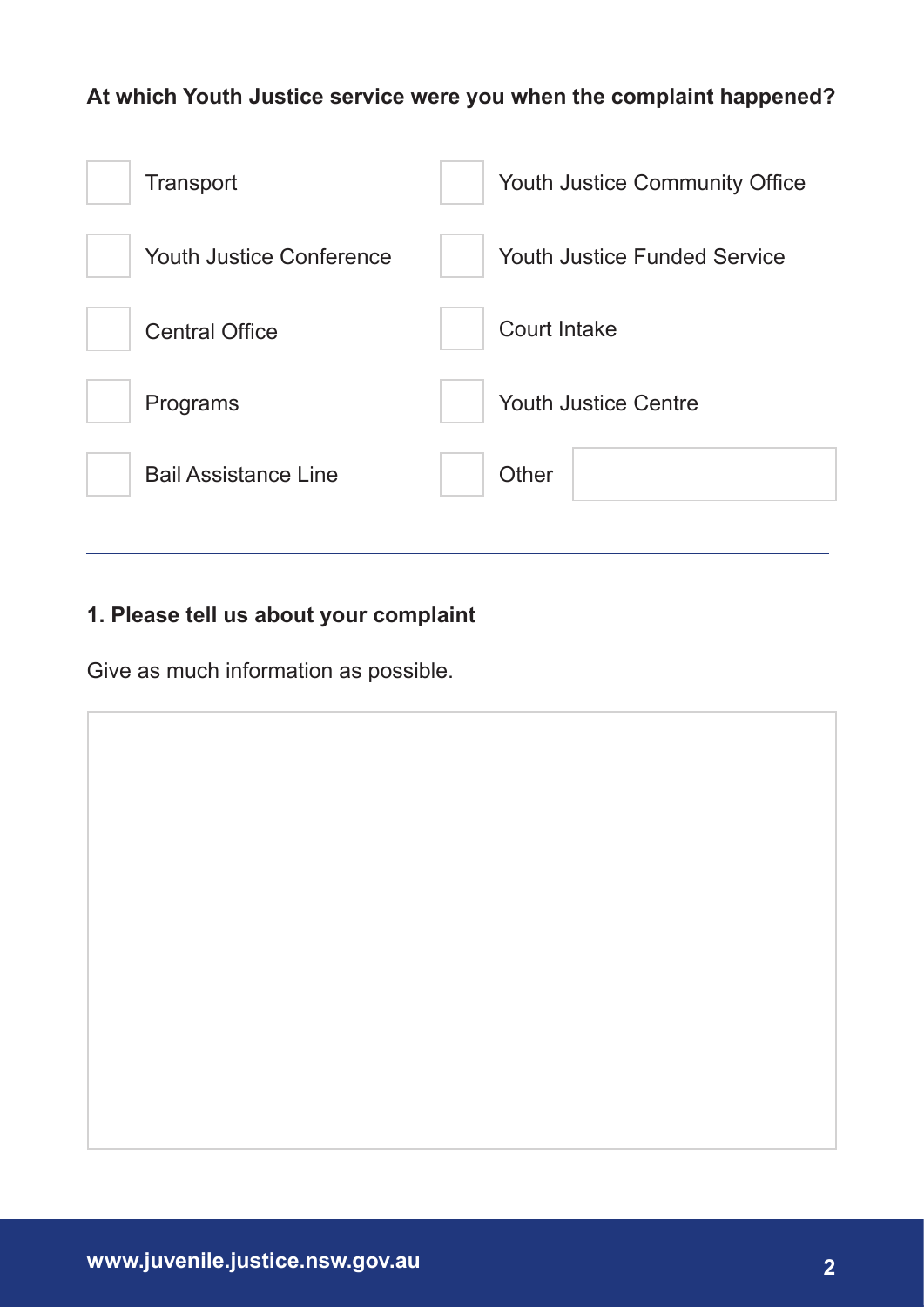#### **2. What should we do to fix your complaint?**

#### **Did someone help you fill in this form?**





Yes Name

**www.juvenile.justice.nsw.gov.au 3**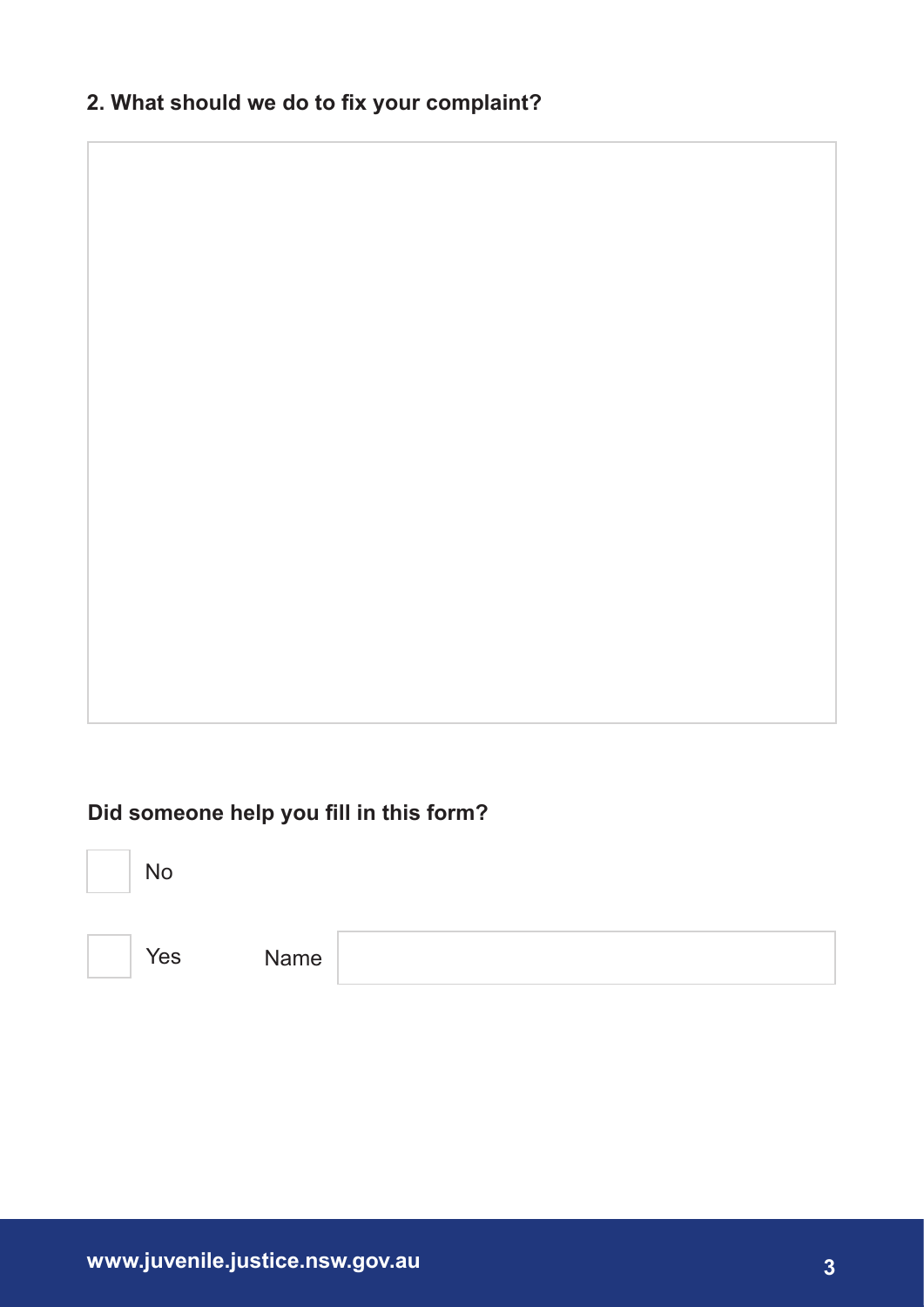#### **Please sign this form**

| Signature                          | Date |
|------------------------------------|------|
|                                    |      |
| Signature of person who helped you | Date |

Your complaint and identity will be treated as strictly confidential by those involved in the complaint resolution process. This means it will not be discussed with, or disclosed to, any other Employees or other persons, unless for the purposes of resolving or monitoring the complaint.

#### **What to do with this form**

You can

**1. Hand the completed form to a Manager** in a Youth Justice Centre or Youth Justice Community Office

#### **2. Send it electronically**

Attach a copy of this completed form and email it to the YJNSW Executive at **complaints-feedbackYJNSW@justice.nsw.gov.au**

#### **3. Mail it to**

Director, Strategy and Engagement Youth Justice NSW GPO Box 31 Sydney, NSW, 2001